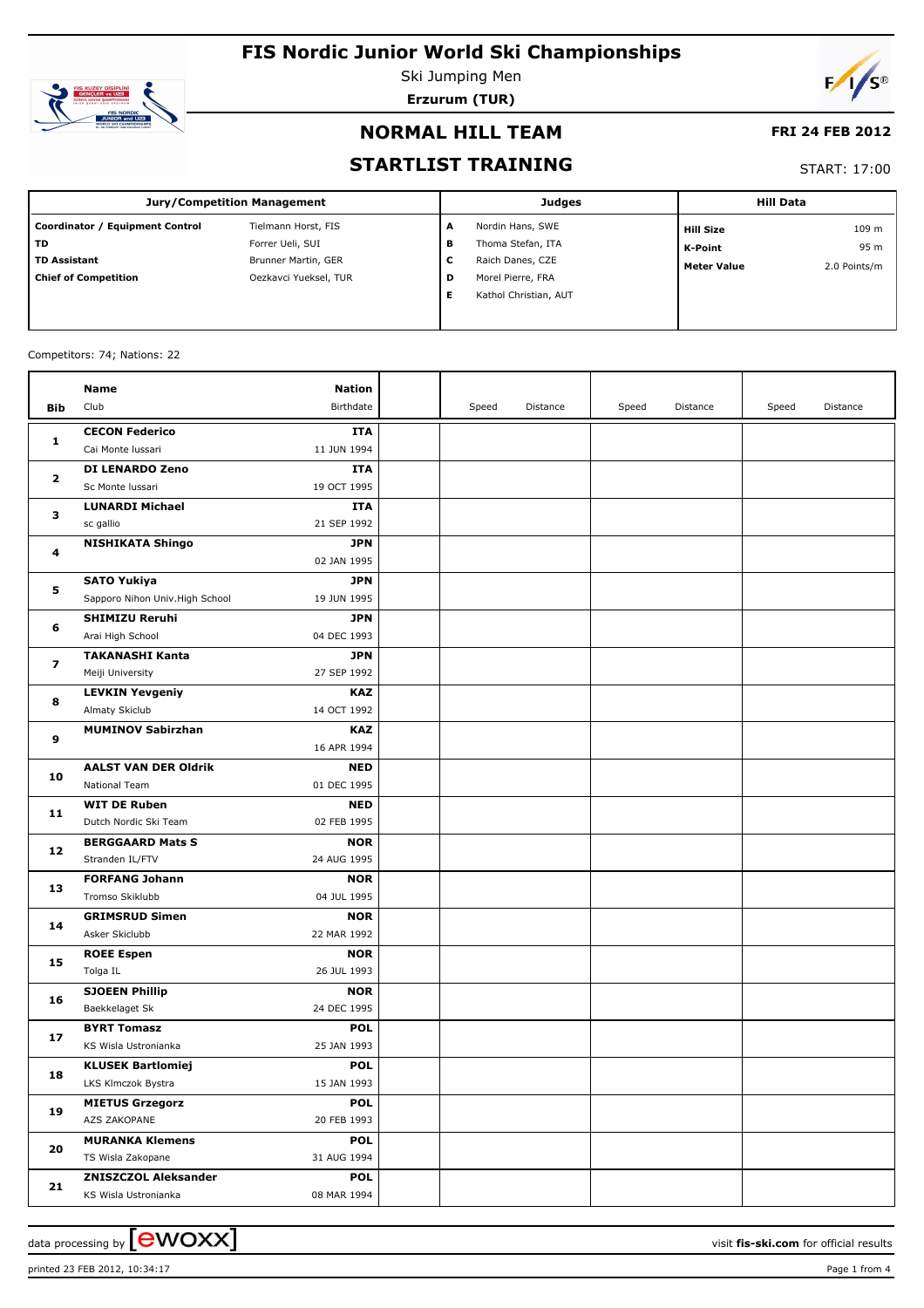

Ski Jumping Men



**Erzurum (TUR)**

## **NORMAL HILL TEAM**

### **FRI 24 FEB 2012**

## **STARTLIST TRAINING**

START: 17:00

|     | Name<br>Club                | <b>Nation</b><br>Birthdate |       |          |       |          |       | Distance |
|-----|-----------------------------|----------------------------|-------|----------|-------|----------|-------|----------|
| Bib |                             |                            | Speed | Distance | Speed | Distance | Speed |          |
| 22  | <b>PITEA Sorin Iulian</b>   | <b>ROU</b>                 |       |          |       |          |       |          |
|     | CSS Dinamo Rasnov           | 07 SEP 1997                |       |          |       |          |       |          |
| 23  | <b>TUDOR Remus</b>          | <b>ROU</b>                 |       |          |       |          |       |          |
|     | CSS Brasovia                | 17 MAR 1993                |       |          |       |          |       |          |
| 24  | <b>LANIN Ivan</b>           | <b>RUS</b>                 |       |          |       |          |       |          |
|     |                             | 15 JAN 1992                |       |          |       |          |       |          |
| 25  | <b>LEONTYEV Grigoriy</b>    | <b>RUS</b>                 |       |          |       |          |       |          |
|     |                             | 14 NOV 1992                |       |          |       |          |       |          |
| 26  | <b>MAKSIMOCHKIN Mikhail</b> | <b>RUS</b>                 |       |          |       |          |       |          |
|     |                             | 29 AUG 1993                |       |          |       |          |       |          |
| 27  | <b>ROMASHOV Alexey</b>      | <b>RUS</b>                 |       |          |       |          |       |          |
|     |                             | 29 APR 1992                |       |          |       |          |       |          |
| 28  | <b>SHUVALOV Alexander</b>   | <b>RUS</b>                 |       |          |       |          |       |          |
|     |                             | 30 NOV 1992                |       |          |       |          |       |          |
| 29  | <b>DEZMAN Nejc</b>          | <b>SLO</b>                 |       |          |       |          |       |          |
|     | SK Triglav Kranj            | 07 DEC 1992                |       |          |       |          |       |          |
| 30  | <b>HVALA Jaka</b>           | <b>SLO</b>                 |       |          |       |          |       |          |
|     | Ssk Ponikve                 | 15 JUL 1993                |       |          |       |          |       |          |
| 31  | <b>JUSTIN Rok</b>           | <b>SLO</b>                 |       |          |       |          |       |          |
|     | SSD Stol Zirovnica          | 06 APR 1993                |       |          |       |          |       |          |
| 32  | <b>LANISEK Anze</b>         | <b>SLO</b>                 |       |          |       |          |       |          |
|     | Ssk Menges                  | 20 APR 1996                |       |          |       |          |       |          |
| 33  | <b>SEMENIC Anze</b>         | <b>SLO</b>                 |       |          |       |          |       |          |
|     | <b>NSK Trzic Trifix</b>     | 01 AUG 1993                |       |          |       |          |       |          |
| 34  | <b>EGLOFF Luca</b>          | SUI                        |       |          |       |          |       |          |
|     | Grabserberg                 | 06 JUN 1995                |       |          |       |          |       |          |
| 35  | <b>EGLOFF Pascal</b>        | SUI                        |       |          |       |          |       |          |
|     | Grabserberg                 | 08 AUG 1992                |       |          |       |          |       |          |
| 36  | <b>SCHULER Adrian</b>       | SUI                        |       |          |       |          |       |          |
|     | Einsiedeln                  | 28 OCT 1992                |       |          |       |          |       |          |
| 37  | <b>SOMMER Pascal</b>        | SUI                        |       |          |       |          |       |          |
|     | Am Bachtel Wald             | 29 JUN 1992                |       |          |       |          |       |          |
| 38  | <b>LICHY Patrik</b>         | <b>SVK</b>                 |       |          |       |          |       |          |
|     | SK Kartik Banska Bystrica   | 22 SEP 1992                |       |          |       |          |       |          |
| 39  | <b>FRENETTE Peter</b>       | USA                        |       |          |       |          |       |          |
|     | New York Ski Ed Foundation  | 24 FEB 1992                |       |          |       |          |       |          |
| 40  | <b>FRIBERG Christian</b>    | <b>USA</b>                 |       |          |       |          |       |          |
|     | Saint Paul Ski Club         | 08 SEP 1994                |       |          |       |          |       |          |
| 41  | <b>RHOADS William</b>       | <b>USA</b>                 |       |          |       |          |       |          |
|     | Park City Nordic Ski Club   | 08 JUN 1995                |       |          |       |          |       |          |
| 42  | <b>WALLACE Brian</b>        | <b>USA</b>                 |       |          |       |          |       |          |
|     | Saint Paul Ski Club         | 03 JUL 1993                |       |          |       |          |       |          |
| 43  | <b>YUKSEL Faik</b>          | <b>TUR</b>                 |       |          |       |          |       |          |
|     |                             | 10 FEB 1995                |       |          |       |          |       |          |
| 44  | <b>AIGNER Clemens</b>       | <b>AUT</b>                 |       |          |       |          |       |          |
|     | SV Innsbruck-Bergisel       | 02 FEB 1993                |       |          |       |          |       |          |
| 45  | <b>KRAFT Stefan</b>         | AUT                        |       |          |       |          |       |          |
|     | SV Schwarzach               | 13 MAY 1993                |       |          |       |          |       |          |
| 46  | <b>MUELLER Lukas</b>        | AUT                        |       |          |       |          |       |          |
|     | SV Villach                  | 14 MAR 1992                |       |          |       |          |       |          |
| 47  | <b>STAUDER Christoph</b>    | AUT                        |       |          |       |          |       |          |
|     | SV Innsbruck-Bergisel       | 11 MAY 1992                |       |          |       |          |       |          |

printed 23 FEB 2012, 10:34:17 Page 2 from 4

data processing by **CWOXX** and the set of the set of the set of the set of the set of the set of the set of the set of the set of the set of the set of the set of the set of the set of the set of the set of the set of the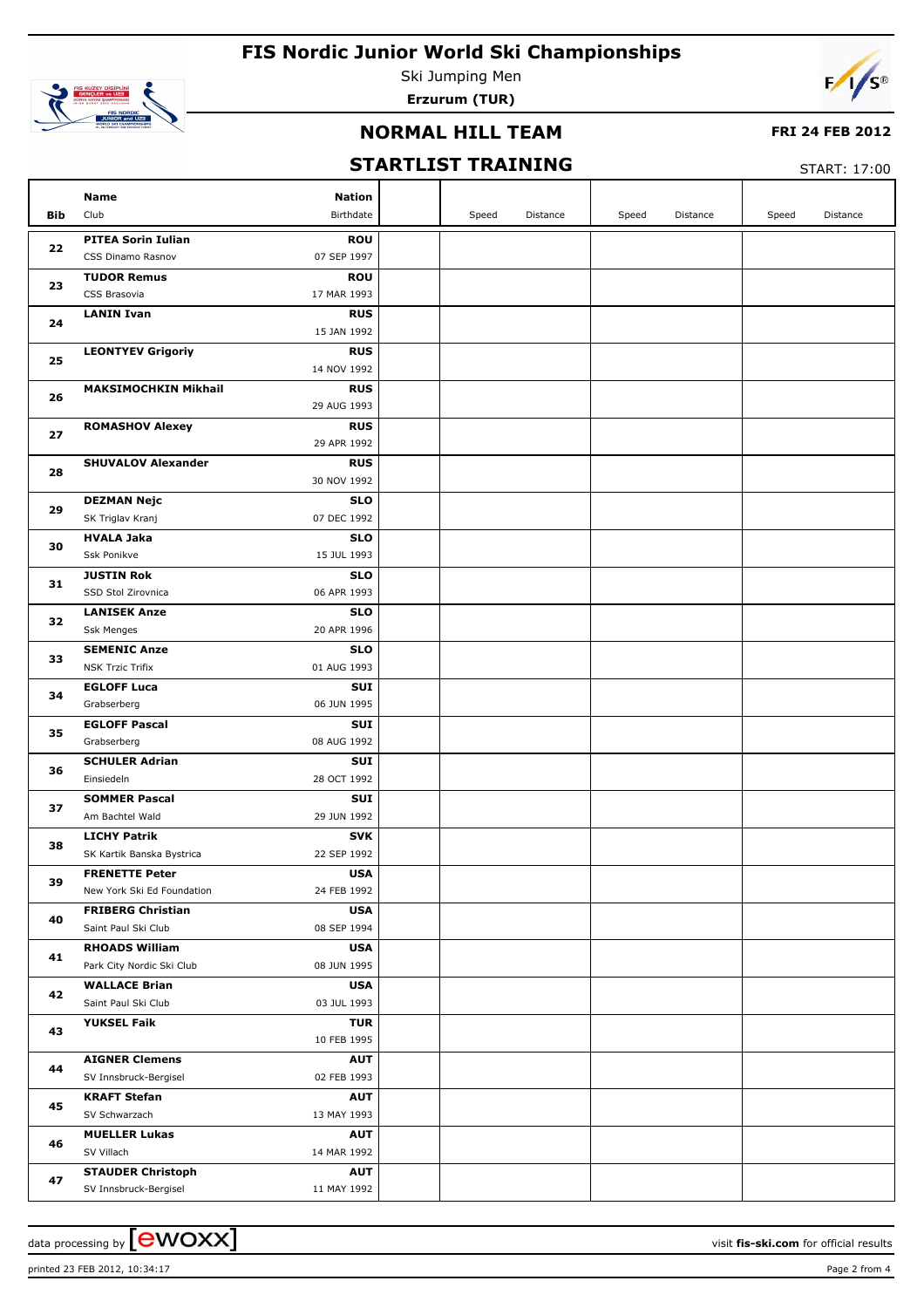

Ski Jumping Men **Erzurum (TUR)**



### **NORMAL HILL TEAM**

### **FRI 24 FEB 2012**

## **STARTLIST TRAINING**

START: 17:00

|     | Name<br><b>Nation</b>                                                         |       |          |       |          |       |          |
|-----|-------------------------------------------------------------------------------|-------|----------|-------|----------|-------|----------|
| Bib | Club<br>Birthdate                                                             | Speed | Distance | Speed | Distance | Speed | Distance |
|     | <b>WOHLGENANNT Ulrich</b><br><b>AUT</b>                                       |       |          |       |          |       |          |
| 48  | SK Kehlegg<br>01 AUG 1994                                                     |       |          |       |          |       |          |
|     | <b>FUNTAROV Deyan</b><br><b>BUL</b>                                           |       |          |       |          |       |          |
| 49  | Rilski Ski Skachach<br>13 NOV 1995                                            |       |          |       |          |       |          |
| 50  | <b>SIMOV Daniel</b><br><b>BUL</b>                                             |       |          |       |          |       |          |
|     | Moten<br>28 OCT 1996                                                          |       |          |       |          |       |          |
| 51  | <b>KOREK Dusty</b><br><b>CAN</b>                                              |       |          |       |          |       |          |
|     | Altius Nordic ski club<br>14 APR 1995                                         |       |          |       |          |       |          |
| 52  | <b>MITCHELL Eric</b><br><b>CAN</b>                                            |       |          |       |          |       |          |
|     | Altius Nordic ski club<br>10 APR 1992                                         |       |          |       |          |       |          |
| 53  | <b>BLAHA Hubert</b><br><b>CZE</b>                                             |       |          |       |          |       |          |
|     | LSK Lomnice<br>25 MAR 1992                                                    |       |          |       |          |       |          |
| 54  | <b>FRIEDRICH Tomas</b><br><b>CZE</b>                                          |       |          |       |          |       |          |
|     | SK Jested Liberec<br>02 FEB 1995                                              |       |          |       |          |       |          |
| 55  | <b>HACEK Vit</b><br><b>CZE</b>                                                |       |          |       |          |       |          |
|     | 28 JUN 1994                                                                   |       |          |       |          |       |          |
| 56  | <b>KADLEC Milos</b><br><b>CZE</b>                                             |       |          |       |          |       |          |
|     | 26 NOV 1992<br>Skl Nove mesto na morave                                       |       |          |       |          |       |          |
| 57  | <b>STURSA Vojtech</b><br><b>CZE</b><br>Sk Nove mesto na morave<br>03 AUG 1995 |       |          |       |          |       |          |
|     | <b>NOMME Martti</b><br><b>EST</b>                                             |       |          |       |          |       |          |
| 58  | 01 JAN 1993                                                                   |       |          |       |          |       |          |
|     | <b>SAMMELSELG Siim-Tanel</b><br><b>EST</b>                                    |       |          |       |          |       |          |
| 59  | Skiclub Nomme, Lahden Hiihtoseura<br>18 MAY 1993                              |       |          |       |          |       |          |
|     | <b>KLINGA Sebastian</b><br><b>FIN</b>                                         |       |          |       |          |       |          |
| 60  | Ounasvaaran Hiihtoseura<br>26 APR 1992                                        |       |          |       |          |       |          |
|     | <b>MAEAETTAE Antti</b><br><b>FIN</b>                                          |       |          |       |          |       |          |
| 61  | Kuusamon Erae-veikot<br>14 MAR 1993                                           |       |          |       |          |       |          |
|     | <b>MAEAETTAE Jarkko</b><br><b>FIN</b>                                         |       |          |       |          |       |          |
| 62  | Kainuun Hiihtoseura<br>28 DEC 1994                                            |       |          |       |          |       |          |
|     | OJALA Juho<br><b>FIN</b>                                                      |       |          |       |          |       |          |
| 63  | Kuusamon erae-veikot<br>17 MAR 1995                                           |       |          |       |          |       |          |
| 64  | YLIPULLI Miika<br><b>FIN</b>                                                  |       |          |       |          |       |          |
|     | 01 MAR 1995<br>Kuusamon Era-Veikot                                            |       |          |       |          |       |          |
| 65  | <b>GARDET Sacha</b><br><b>FRA</b>                                             |       |          |       |          |       |          |
|     | Courchevel<br>23 JUL 1995                                                     |       |          |       |          |       |          |
| 66  | <b>GONTHIER Nicolas</b><br><b>FRA</b>                                         |       |          |       |          |       |          |
|     | 04 MAR 1993<br>Courchevel                                                     |       |          |       |          |       |          |
| 67  | <b>LAMY CHAPPUIS Ronan</b><br><b>FRA</b>                                      |       |          |       |          |       |          |
|     | Bois D'amont<br>10 SEP 1993                                                   |       |          |       |          |       |          |
| 68  | <b>RAFFORT Benjamin</b><br><b>FRA</b>                                         |       |          |       |          |       |          |
|     | 11 JUL 1994<br>Les Contamines Montjoie                                        |       |          |       |          |       |          |
| 69  | <b>DREHER Michael</b><br><b>GER</b>                                           |       |          |       |          |       |          |
|     | Sc Oberstdorf<br>30 JAN 1993                                                  |       |          |       |          |       |          |
| 70  | <b>LEYHE Stephan</b><br><b>GER</b><br>05 JAN 1992                             |       |          |       |          |       |          |
|     | SC Willingen<br><b>GER</b>                                                    |       |          |       |          |       |          |
| 71  | <b>LOEFFLER Tobias</b><br>ST Schonach-Rohrhardsberg<br>19 JUL 1994            |       |          |       |          |       |          |
|     | <b>LUGERT Tobias</b><br><b>GER</b>                                            |       |          |       |          |       |          |
| 72  | Sc Ruhpolding<br>18 JUN 1993                                                  |       |          |       |          |       |          |
|     | <b>MAYLAENDER Jan</b><br><b>GER</b>                                           |       |          |       |          |       |          |
| 73  | 29 MAR 1992<br>SC Degenfeld                                                   |       |          |       |          |       |          |
|     |                                                                               |       |          |       |          |       |          |